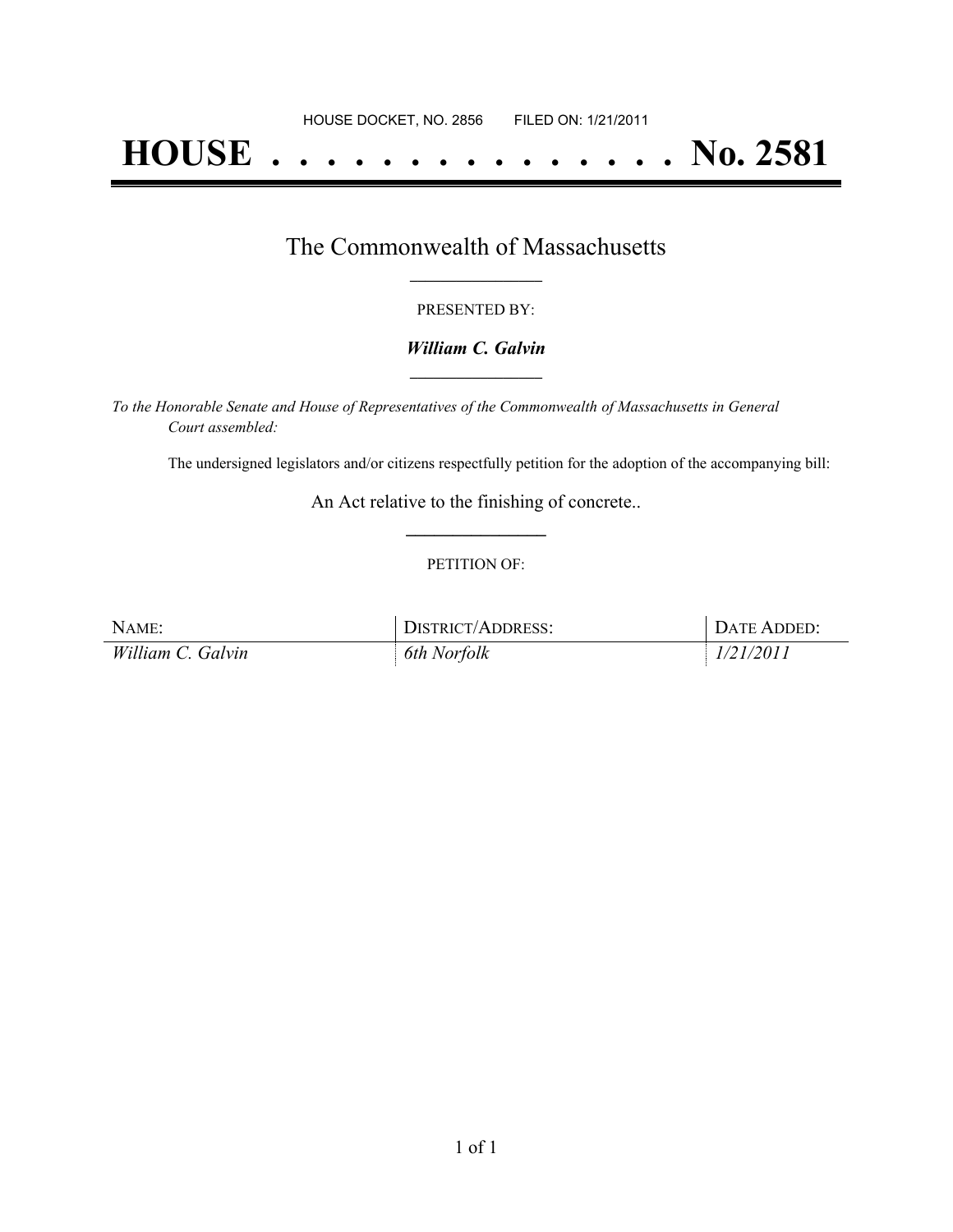## **HOUSE . . . . . . . . . . . . . . . No. 2581**

By Mr. Galvin of Canton, a petition (accompanied by bill, House, No. 2581) of William C. Galvin for legislation to make certain changes in the law relative to the bidding of public construction contracts involving the placement and finishing of concrete. State Administration and Regulatory Oversight.

#### [SIMILAR MATTER FILED IN PREVIOUS SESSION SEE HOUSE, NO. *2993* OF 2009-2010.]

## The Commonwealth of Massachusetts

**\_\_\_\_\_\_\_\_\_\_\_\_\_\_\_ In the Year Two Thousand Eleven \_\_\_\_\_\_\_\_\_\_\_\_\_\_\_**

An Act relative to the finishing of concrete..

Be it enacted by the Senate and House of Representatives in General Court assembled, and by the authority *of the same, as follows:*

- 1 Section 44F of Chapter 149 of the General Laws is hereby amended by striking the
- 2 second sentence and inserting in place thereof the following:—
- 3 Such specifications shall have a separate section for each of the following classes of work 4 if in the estimate of the awarding authority such class of work will exceed ten thousand 5 dollars;(a) roofing and flashing; (b) metal windows; (c) waterproofing, damproofing and 6 caulking; (d) miscellaneous and ornamental iron; (e) lathing and plastering; (f) acoustical tile; (g) 7 marble; (h) tile; (i) terrazzo; (j) resilient floors; (k) glass and glazing; (l) painting; (m) plumbing; 8 (n) heating, ventilating, and air-conditioning; (o) electrical work, including direct electrical 9 radiation for heating; (p) elevators; (q) masonry work; (r) concrete floors and other 10 miscellaneous concrete; and (s) any other class of work for which the awarding authority deems